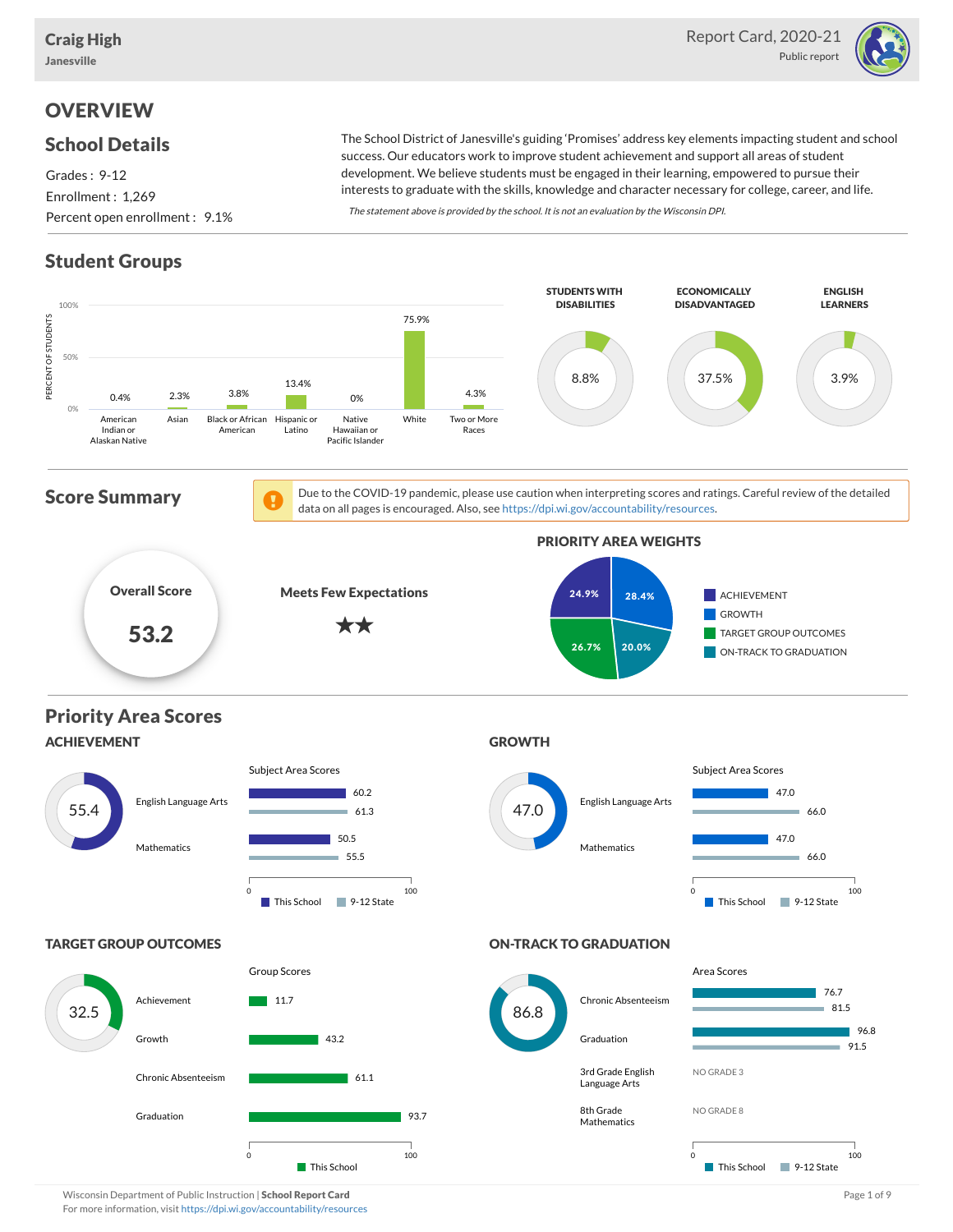

## ACHIEVEMENT

This priority area summarizes how this school's students performed on state assessments using a points-based proficiency system that gives partial credit for Basic test performance and extra credit for Advanced performance. The score is a multi-year average of English language arts and mathematics subscores.





English Language Arts Score: 60.2 Mathematics Score: 50.5

**MATHEMATICS** 

### Student Group Achievement, 2020-21 (for information only)

Group size is given in parentheses. Groups with fewer than 20 students are not displayed.

#### ENGLISH LANGUAGE ARTS

|                                   |              |      | Point change from<br>prior year |
|-----------------------------------|--------------|------|---------------------------------|
| Asian                             | (20)         | 67.5 | $\bullet$ 8.6                   |
| <b>Black or African American</b>  | 12.1<br>(29) |      | $-13.4$                         |
| Hispanic or Latino                | (127)        | 39.8 | $\triangle$ 0.9                 |
| White                             | (665)        | 64.8 | $-0.9$                          |
| Two or More Races                 | (40)         | 48.8 | $-8.3$                          |
| Economically<br>Disadvantaged     | (287)        | 38.5 | $-1.3$                          |
| <b>English Learners</b>           | 16.0<br>(47) |      | $-3.3$                          |
| <b>Students with Disabilities</b> | 15.3<br>(75) |      | $-1.4$                          |
|                                   |              |      |                                 |

#### Asian (20) 1.4 Black or African American (28)  $\blacksquare$  5.4  $\textsf{Hispanic or Latino} \quad \textcolor{red}{\mathsf{atino}} \quad \textcolor{red}{\mathsf{ato}} \quad \textcolor{red}{\mathsf{[126]}} \quad \textcolor{red}{\mathsf{[126]}} \quad \textcolor{red}{\mathsf{[25.4]}} \quad \textcolor{red}{\mathsf{[126]}} \quad \textcolor{red}{\mathsf{[126]}} \quad \textcolor{red}{\mathsf{[126]}} \quad \textcolor{red}{\mathsf{[126]}} \quad \textcolor{red}{\mathsf{[126]}} \quad \textcolor{red}{\mathsf{[126]}} \quad \textcolor{red}{\mathsf{[126]$ White  $(665)$   $50.4$   $\bullet$  -6.8 Two or More Races  $(40)$  **2.8**  $(33.8)$  2.8 Economically Disadvantaged  $(285)$  25.8  $\bullet$  -3.0 English Learners  $(46)$  8.7  $\bullet$  -9.1 Students with Disabilities  $(73)$   $13.0$   $\bullet$  -1.9 55.0  $(28)$  5.4 50.4 33.8 0 100 Point change from prior year

### Performance Levels by Year

These graphs show school-wide percentages and group sizes of students performing at each level.

0 100

#### ENGLISH LANGUAGE ARTS



#### **MATHEMATICS**



Wisconsin Department of Public Instruction | School Report Card Page 2 of 9 and 2 of 9 and 2 of 9 and 2 of 9 and 2 of 9 and 2 of 9 and 2 of 9 and 2 of 9 and 2 of 9 and 2 of 9 and 2 of 9 and 2 of 9 and 2 of 9 and 2 of 9 and

For more information, visit <https://dpi.wi.gov/accountability/resources>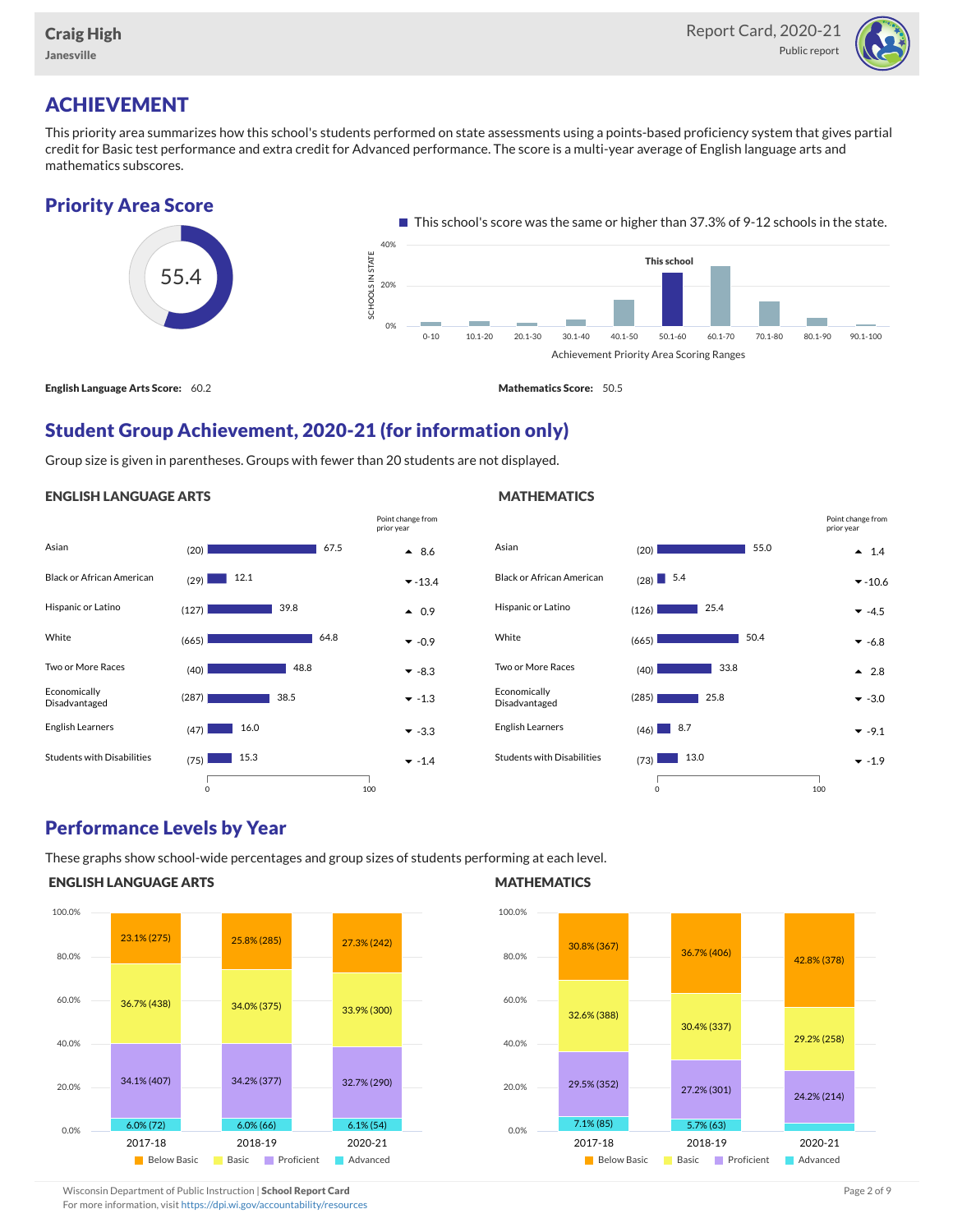

## ACHIEVEMENT - ADDITIONAL INFORMATION

The data on this page is for information only.

## Test Participation Rates, 2020-21

| <b>ENGLISH LANGUAGE ARTS</b> |                             | <b>MATHEMATICS</b> |                             |  |  |  |  |  |
|------------------------------|-----------------------------|--------------------|-----------------------------|--|--|--|--|--|
| All students                 | Lowest-participating group: | All students       | Lowest-participating group: |  |  |  |  |  |
|                              | Students with Disabilities  |                    | Students with Disabilities  |  |  |  |  |  |
| 95.8%                        | 87.4%                       | 95.6%              | 85.3%                       |  |  |  |  |  |

### Student Group Performance Levels by Year

Groups with any full academic year students in tested grades are shown.

#### ENGLISH LANGUAGE ARTS

|                                     |                  | 2017-18   |            |           |                |                  |          | 2018-19    |         |                |                  | 2020-21   |            |           |                |  |
|-------------------------------------|------------------|-----------|------------|-----------|----------------|------------------|----------|------------|---------|----------------|------------------|-----------|------------|-----------|----------------|--|
|                                     | Tested<br>Total# | Advanced  | Proficient | Basic     | Below<br>Basic | Tested<br>Total# | Advancec | Proficient | Basic   | Below<br>Basic | Tested<br>Total# | Advanced  | Proficient | Basic     | Below<br>Basic |  |
| All Students: 9-12 State            | 190,484          | 8.7%      | 34.2%      | 32.2%     | 24.9%          | 190,984          | 8.3%     | 32.5%      | 32.2%   | 26.9%          | 167,122          | 6.8%      | 32.4%      | 34.4%     | 26.4%          |  |
| <b>All Students</b>                 | 1,192            | 6.0%      | 34.1%      | 36.7%     | 23.1%          | 1,103            | 6.0%     | 34.2%      | 34.0%   | 25.8%          | 886              | 6.1%      | 32.7%      | 33.9%     | 27.3%          |  |
| American Indian or Alaskan Native   | $\angle 20$      | $\star$   | $\star$    | ٠         | $\star$        | $\sim 20$        | $\star$  | $\star$    | $\star$ | $\star$        | $\sim 20$        | $\star$   | $\star$    |           |                |  |
| Asian                               | 29               | 6.9%      | 31.0%      | 34.5%     | 27.6%          | 28               | 7.1%     | 28.6%      | 39.3%   | 25.0%          | 20               | 15.0%     | 30.0%      | 30.0%     | 25.0%          |  |
| <b>Black or African American</b>    | 46               | 2.2%      | 2.2%       | 23.9%     | 71.7%          | 47               | 2.1%     | 8.5%       | 27.7%   | 61.7%          | 29               | 0.0%      | 6.9%       | 10.3%     | 82.8%          |  |
| Hispanic or Latino                  | 131              | 0.8%      | 22.1%      | 41.2%     | 35.9%          | 140              | 1.4%     | 15.0%      | 43.6%   | 40.0%          | 127              | 0.8%      | 19.7%      | 37.8%     | 41.7%          |  |
| Native Hawaiian or Pacific Islander | $\Omega$         | <b>NA</b> | <b>NA</b>  | <b>NA</b> | <b>NA</b>      | $\angle 20$      | $\star$  | $\star$    | $\star$ | $\star$        | $\Omega$         | <b>NA</b> | <b>NA</b>  | <b>NA</b> | <b>NA</b>      |  |
| White                               | 937              | 6.9%      | 37.1%      | 37.4%     | 18.6%          | 843              | 7.1%     | 38.6%      | 32.9%   | 21.5%          | 665              | 7.2%      | 36.8%      | 34.3%     | 21.7%          |  |
| Two or More Races                   | 44               | 6.8%      | 40.9%      | 27.3%     | 25.0%          | 42               | 2.4%     | 38.1%      | 31.0%   | 28.6%          | 40               | 5.0%      | 25.0%      | 32.5%     | 37.5%          |  |
| <b>Economically Disadvantaged</b>   | 423              | 2.8%      | 20.1%      | 39.0%     | 38.1%          | 378              | 1.6%     | 18.5%      | 37.8%   | 42.1%          | 287              | 1.0%      | 19.9%      | 34.1%     | 44.9%          |  |
| <b>English Learners</b>             | 86               | $0.0\%$   | 11.6%      | 36.0%     | 52.3%          | 70               | 1.4%     | 1.4%       | 31.4%   | 65.7%          | 47               | $0.0\%$   | 2.1%       | 27.7%     | 70.2%          |  |
| <b>Students with Disabilities</b>   | 121              | 0.8%      | 9.1%       | 15.7%     | 74.4%          | 114              | 0.0%     | 10.5%      | 12.3%   | 77.2%          | 75               | 0.0%      | 5.3%       | 20.0%     | 74.7%          |  |

#### **MATHEMATICS**

|                                     |                   | 2017-18   |            |           |                       |                   |          | 2018-19    |         |                       |                      |           | 2020-21    |                          |                    |  |  |
|-------------------------------------|-------------------|-----------|------------|-----------|-----------------------|-------------------|----------|------------|---------|-----------------------|----------------------|-----------|------------|--------------------------|--------------------|--|--|
|                                     | Tested<br>Total # | Advanced  | Proficient | Basic     | Below<br><b>Basic</b> | Tested<br>Total # | Advanced | Proficient | Basic   | <b>Below</b><br>Basic | Tested<br>Total<br># | Advanced  | Proficient | Basic                    | <b>Below Basic</b> |  |  |
| All Students: 9-12 State            | 190,833           | 9.9%      | 29.3%      | 29.0%     | 31.8%                 | 191,249           | 9.7%     | 27.8%      | 28.6%   | 33.9%                 | 167,297              | 6.2%      | 27.7%      | 29.8%                    | 36.3%              |  |  |
| <b>All Students</b>                 | 1,192             | 7.1%      | 29.5%      | 32.6%     | 30.8%                 | 1,107             | 5.7%     | 27.2%      | 30.4%   | 36.7%                 | 884                  | 3.8%      | 24.2%      | 29.2%                    | 42.8%              |  |  |
| American Indian or Alaskan Native   | $\angle 20$       | $\star$   | $\star$    | $\star$   | $\star$               | $\angle 20$       | $\star$  | $\star$    | $\star$ | $\star$               | $\sim 20$            | $\star$   | $\star$    | $\overline{\phantom{a}}$ |                    |  |  |
| Asian                               | 29                | 10.3%     | 34.5%      | 34.5%     | 20.7%                 | 28                | 0.0%     | 39.3%      | 28.6%   | 32.1%                 | 20                   | 15.0%     | 20.0%      | 25.0%                    | 40.0%              |  |  |
| <b>Black or African American</b>    | 46                | 2.2%      | 2.2%       | 13.0%     | 82.6%                 | 47                | 2.1%     | 8.5%       | 8.5%    | 80.9%                 | 28                   | 0.0%      | 3.6%       | 3.6%                     | 92.9%              |  |  |
| Hispanic or Latino                  | 130               | 0.8%      | 18.5%      | 36.9%     | 43.8%                 | 142               | 0.7%     | 14.1%      | 29.6%   | 55.6%                 | 126                  | 0.8%      | 10.3%      | 27.8%                    | 61.1%              |  |  |
| Native Hawaiian or Pacific Islander | $\Omega$          | <b>NA</b> | <b>NA</b>  | <b>NA</b> | <b>NA</b>             | $\leq 20$         | $\star$  | $\star$    | $\star$ | $\star$               | $\Omega$             | <b>NA</b> | <b>NA</b>  | <b>NA</b>                | <b>NA</b>          |  |  |
| White                               | 937               | 8.1%      | 33.0%      | 32.4%     | 26.5%                 | 845               | 7.2%     | 30.4%      | 31.8%   | 30.5%                 | 665                  | 4.4%      | 28.4%      | 30.8%                    | 36.4%              |  |  |
| Two or More Races                   | 45                | 6.7%      | 15.6%      | 44.4%     | 33.3%                 | 42                | 0.0%     | 14.3%      | 33.3%   | 52.4%                 | 40                   | 2.5%      | 17.5%      | 25.0%                    | 55.0%              |  |  |
| <b>Economically Disadvantaged</b>   | 424               | 3.1%      | 15.1%      | 32.5%     | 49.3%                 | 380               | 0.3%     | 13.9%      | 28.9%   | 56.8%                 | 285                  | 0.7%      | 12.6%      | 24.2%                    | 62.5%              |  |  |
| English Learners                    | 85                | 2.4%      | 4.7%       | 41.2%     | 51.8%                 | 73                | 1.4%     | 1.4%       | 28.8%   | 68.5%                 | 46                   | 0.0%      | 4.3%       | 8.7%                     | 87.0%              |  |  |
| <b>Students with Disabilities</b>   | 122               | 1.6%      | 6.6%       | 19.7%     | 72.1%                 | 114               | 1.8%     | 3.5%       | 17.5%   | 77.2%                 | 73                   | 0.0%      | 8.2%       | 9.6%                     | 82.2%              |  |  |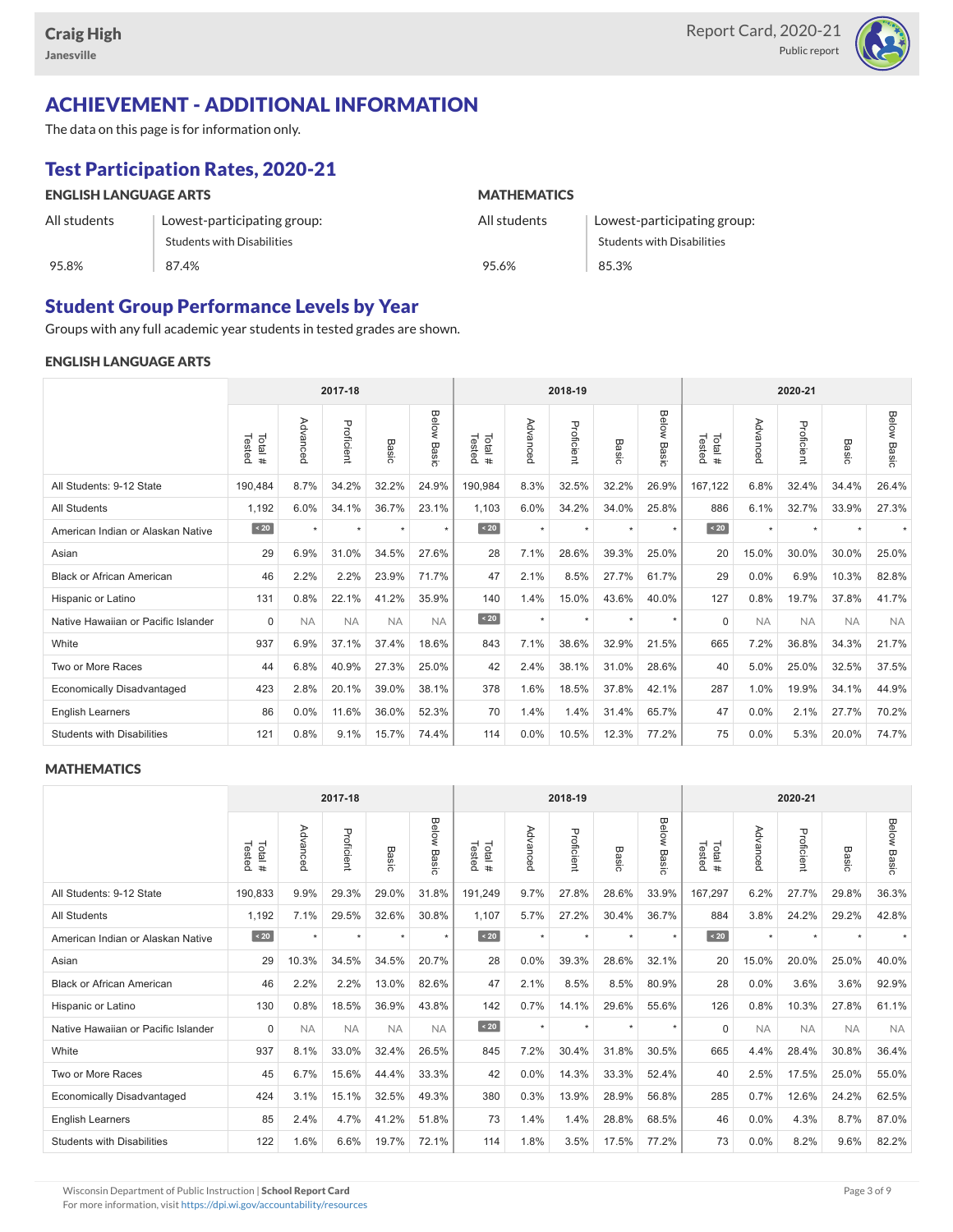

## **GROWTH**

This priority area measures year-to-year student progress on statewide tests. It uses a value-added model that seeks to control for circumstances beyond the influence of educators. A high value-added score means that on average students in the school are progressing more quickly than other, similar students. Growth is scored from 0 to 100 to match the other priority areas and is a conversion from the roughly 0 to 6 value-added score.



## Student Group Value-Added (for information only)

Value-added scores cover an approximately 0-6 range. Higher scores mean greater positive impact. A score of 3.0 is average. Group size is shown in parentheses. Groups with fewer than 20 students are not displayed. Shaded boxes indicate higher-than-average scores.

#### ENGLISH LANGUAGE ARTS

#### **MATHEMATICS**

| All Students                            | (884)       | 2.0             |     | All Students                            | (895)   | 2.0           |
|-----------------------------------------|-------------|-----------------|-----|-----------------------------------------|---------|---------------|
| Asian                                   | (20)        | $\boxed{2.0}$   |     | Asian                                   | (21)    | $1.7$         |
| <b>Black or African</b><br>American     | (33)        | 1.6             |     | <b>Black or African</b><br>American     | (32)    | 1.4           |
| Hispanic or Latino                      | (136)       | $\boxed{1.7}$   |     | Hispanic or Latino                      | (136)   | 1.9           |
| White                                   | (646)       | $2.1$           |     | White                                   | (657)   | $\boxed{2.0}$ |
| Two or More Races                       | (43)        | 2.0             |     | Two or More Races                       | (43)    | $1.5$         |
| Economically<br>Disadvantaged           | (317)       | 2.0             |     | Economically<br>Disadvantaged           | (320)   | 1.9           |
| Not Economically<br>Disadvantaged       | (567)       | 2.0             |     | Not Economically<br>Disadvantaged       | (575)   | 2.0           |
| <b>English Learners</b>                 | (44)        | $\boxed{1.8}$   |     | <b>English Learners</b>                 | (44)    | 2.2           |
| <b>English Proficient</b>               | (840)       | 2.0             |     | <b>English Proficient</b>               | (851)   | $1.9$         |
| Students with<br><b>Disabilities</b>    | (76)        | $1.7$           |     | Students with<br><b>Disabilities</b>    | (76)    | 2.3           |
| Students without<br><b>Disabilities</b> | (808)       | 2.1             |     | Students without<br><b>Disabilities</b> | (819)   | 1.9           |
| Proficient Last Year                    | (407)       | $2.2$           |     | <b>Proficient Last Year</b>             | (334)   | 2.0           |
| Not Proficient Last Year                | (477)       | $\frac{1.9}{2}$ |     | Not Proficient Last Year                | (561)   | 1.9           |
|                                         | $\mathbf 0$ | 3.0             | 6.0 |                                         | $\circ$ | 3.0           |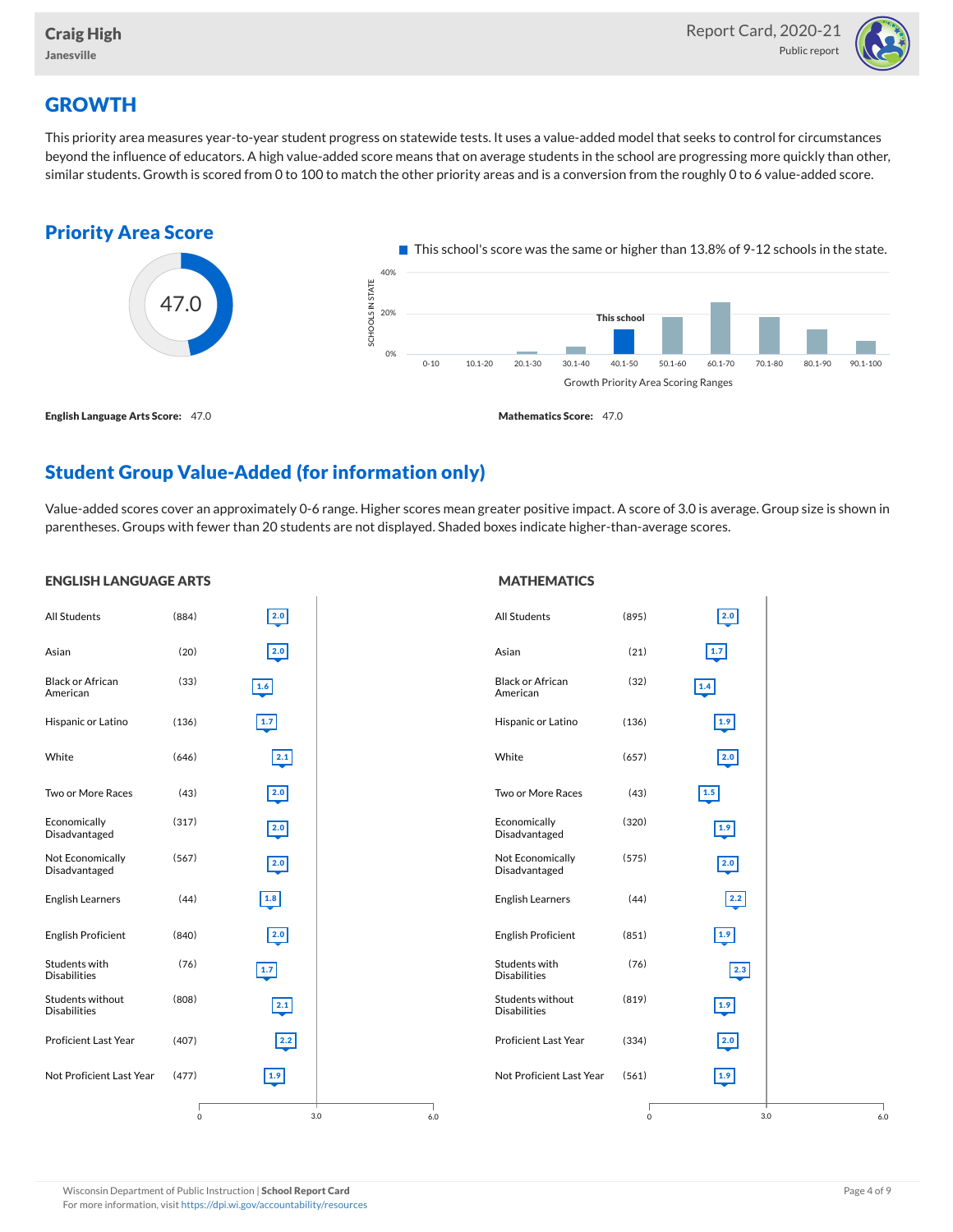

## TARGET GROUP OUTCOMES

This priority area examines outcomes for students with the lowest test scores — the Target Group. It is designed to promote equity by helping schools focus on learners who need the most support while also improving outcomes for all students. The priority area score combines component scores for achievement, growth, chronic absenteeism, and attendance or graduation rate. Data are not displayed when target groups have fewer than 20 students.



0 100

0 100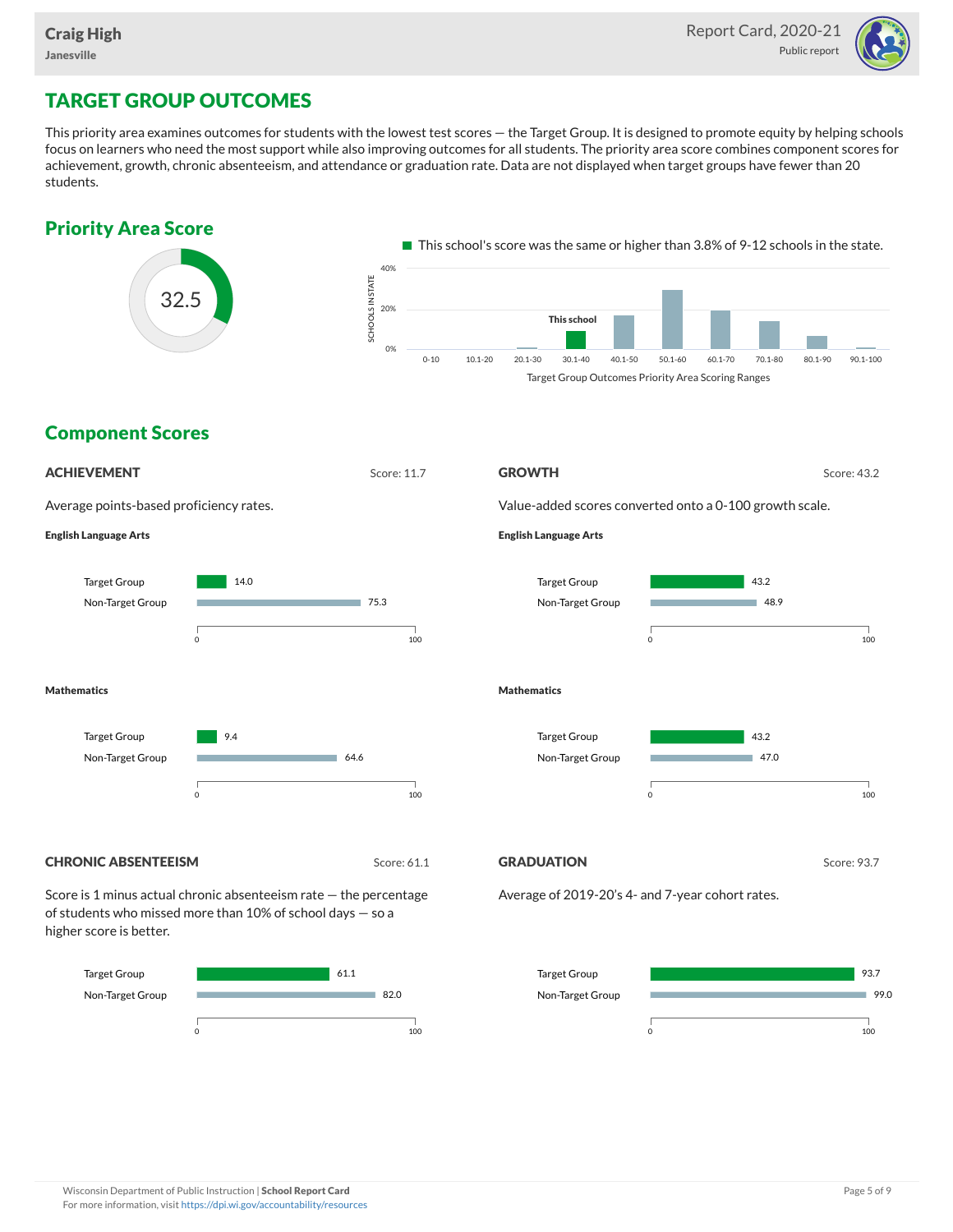

## ON-TRACK TO GRADUATION

This priority area indicates how successfully students are progressing toward completing their K-12 education. The score combines component scores for measures of student engagement and achievement.



### Component Scores

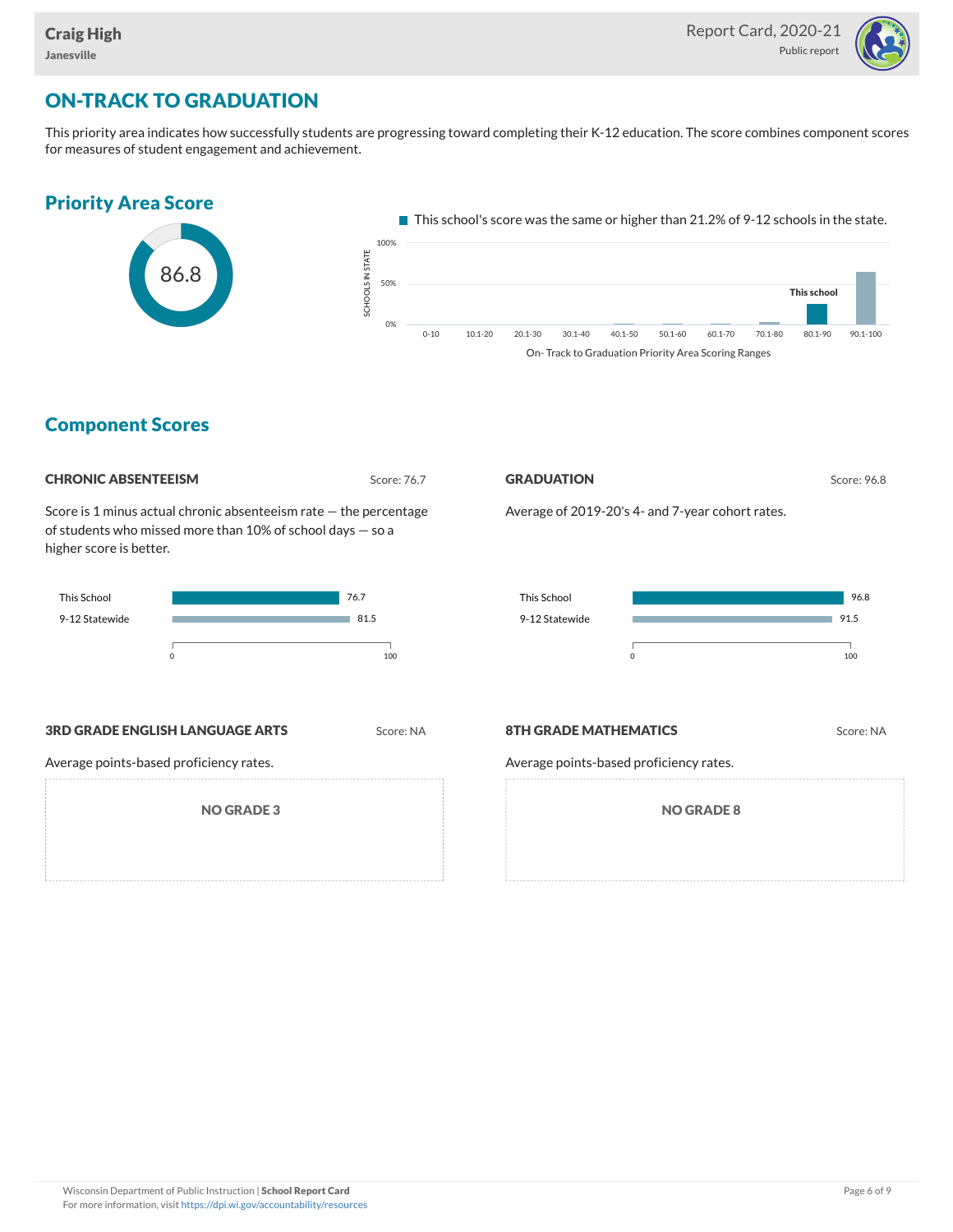

## ON-TRACK TO GRADUATION - ADDITIONAL INFORMATION

This page provides additional detail about chronic absenteeism and graduation and is for information only.

### Student Group Chronic Absenteeism Rates, Single-Year

|                                     | 2017-18         |         | 2018-19     |           | 2019-20         |           |  |  |
|-------------------------------------|-----------------|---------|-------------|-----------|-----------------|-----------|--|--|
|                                     | <b>Students</b> | Rate    | Students    | Rate      | <b>Students</b> | Rate      |  |  |
| All Students: 9-12 State            | 265,727         | 18.9%   | 265,360     | 18.9%     | 264,745         | 17.9%     |  |  |
| <b>All Students</b>                 | 1,589           | 23.7%   | 1,551       | 23.7%     | 1,469           | 22.6%     |  |  |
| American Indian or Alaskan Native   | $\sim 20$       | $\star$ | $\sim 20$   | $\star$   | $\sim 20$       |           |  |  |
| Asian                               | 55              | 10.9%   | 66          | 3.0%      | 67              | 9.0%      |  |  |
| <b>Black or African American</b>    | 74              | 43.2%   | 65          | 50.8%     | 61              | 55.7%     |  |  |
| Hispanic or Latino                  | 166             | 25.9%   | 190         | 28.9%     | 192             | 27.6%     |  |  |
| Native Hawaiian or Pacific Islander | $\sim 20$       | $\star$ | $\mathbf 0$ | <b>NA</b> | $\mathbf 0$     | <b>NA</b> |  |  |
| White                               | 1,214           | 21.9%   | 1,158       | 21.6%     | 1,086           | 20.4%     |  |  |
| Two or More Races                   | 72              | 37.5%   | 67          | 38.8%     | 56              | 28.6%     |  |  |
| <b>Economically Disadvantaged</b>   | 560             | 34.6%   | 511         | 39.1%     | 521             | 37.8%     |  |  |
| <b>English Learners</b>             | 120             | 20.8%   | 122         | 19.7%     | 111             | 23.4%     |  |  |
| <b>Students with Disabilities</b>   | 157             | 26.8%   | 149         | 35.6%     | 148             | 41.2%     |  |  |

### Student Group Graduation Rates

This table shows for each of two cohorts the percentage of students starting high school together who graduated by 2019-20. The four-year rate pertains to students who started high school four years earlier, and the seven-year rate pertains to students who started seven years earlier.

|                                   |                    | Four-year cohort graduation rate |         | Seven-year cohort graduation rate |           |        |  |  |  |
|-----------------------------------|--------------------|----------------------------------|---------|-----------------------------------|-----------|--------|--|--|--|
|                                   | Students in cohort | Graduates                        | Rate    | Students in cohort                | Graduates | Rate   |  |  |  |
| All Students: 9-12 State          | 66,987             | 60,500                           | 90.3%   | 65,509                            | 60,787    | 92.8%  |  |  |  |
| <b>All Students</b>               | 408                | 394                              | 96.6%   | 436                               | 423       | 97.0%  |  |  |  |
| American Indian or Alaskan Native | $\angle 20$        | $\star$                          | $\star$ | $\angle 20$                       | $\star$   |        |  |  |  |
| Asian                             | 39                 | 39                               | 100.0%  | 33                                | 33        | 100.0% |  |  |  |
| <b>Black or African American</b>  | $\angle 20$        | $\star$                          | $\star$ | 23                                | 23        | 100.0% |  |  |  |
| Hispanic or Latino                | 44                 | 40                               | 90.9%   | 37                                | 36        | 97.3%  |  |  |  |
| White                             | 299                | 289                              | 96.7%   | 322                               | 313       | 97.2%  |  |  |  |
| Two or More Races                 | $\angle 20$        | $\star$                          | $\star$ | 20                                | 17        | 85.0%  |  |  |  |
| <b>Economically Disadvantaged</b> | 134                | 125                              | 93.3%   | 119                               | 110       | 92.4%  |  |  |  |
| English Learners                  | 51                 | 49                               | 96.1%   | 48                                | 47        | 97.9%  |  |  |  |
| <b>Students with Disabilities</b> | 39                 | 35                               | 89.7%   | 44                                | 38        | 86.4%  |  |  |  |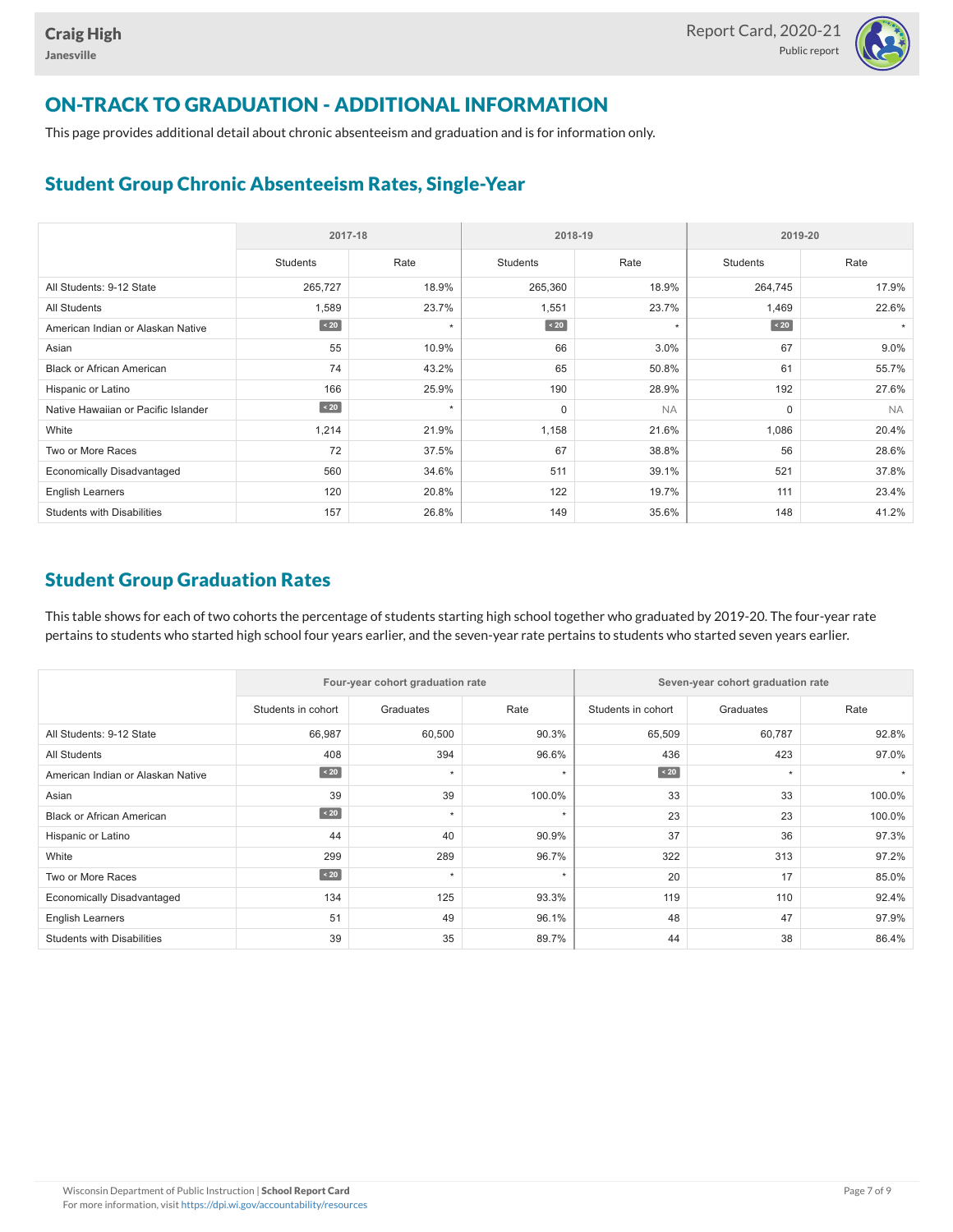course.



## POSTSECONDARY PREPARATION, 2019-20

Section 115.385 (d)1.-5., Wis. Stat., requires report cards to include data on pupil participation in various postsecondary preparation opportunities. All data are for grades 9-12. This is for information only and does not affect scores. Course and program data are reported by schools and districts to DPI, and this is the first time these data are included on report cards. Please use caution when interpreting these data. Asterisks replace all-student participation data if the school enrolled fewer than 20 students.

### Participation by Type of Postsecondary Preparation

| <b>ADVANCED COURSES</b>                                                      |                             | <b>DUAL ENROLLMENT</b>                                                        |       | <b>INDUSTRY-RECOGNIZED</b><br><b>CREDENTIALS</b> |                                 |                              | <b>WORK-BASED LEARNING</b>   |
|------------------------------------------------------------------------------|-----------------------------|-------------------------------------------------------------------------------|-------|--------------------------------------------------|---------------------------------|------------------------------|------------------------------|
| School                                                                       | State                       | School                                                                        | State | School                                           | State                           | School                       | State                        |
| 26.3%                                                                        | 19.2%                       | 5.0%                                                                          | 17.8% | 0.0%                                             | 1.4%                            | 0.2%                         | 2.4%                         |
| 418 students successfully<br>completed at least one<br>Advanced Placement or |                             | 79 students successfully<br>completed at least one dual<br>enrollment course. |       | recognized credential.                           | No students earned an industry- | 3 students participated in a | work-based learning program. |
|                                                                              | International Baccalaureate |                                                                               |       |                                                  |                                 |                              |                              |

### Student Group Participation

This table compares the percentages of students in the school participating in different types of postsecondary preparation opportunities with the percentages for the state. All groups present in the school are shown. Total student enrollments are given for reference.

|                                   |           | <b>Total # Enrolled</b> |         | <b>Advanced Courses</b> |         | <b>Dual Enrollment</b> |         | Industry-Recognized<br><b>Credentials</b> | <b>Work-Based Learning</b> |       |
|-----------------------------------|-----------|-------------------------|---------|-------------------------|---------|------------------------|---------|-------------------------------------------|----------------------------|-------|
|                                   | School    | <b>State</b>            | School  | <b>State</b>            | School  | <b>State</b>           | School  | <b>State</b>                              | School                     | State |
| American Indian or Alaskan Native | $\sim 20$ | 3,044                   | $\star$ | 7.7%                    | $\star$ | 12.3%                  |         | 0.5%                                      | $\star$                    | 0.9%  |
| Asian                             | 71        | 10,028                  | 33.8%   | 27.3%                   | 11.3%   | 17.9%                  | 0.0%    | 1.1%                                      | $0.0\%$                    | 1.4%  |
| <b>Black or African American</b>  | 65        | 24,232                  | 3.1%    | 11.5%                   | $0.0\%$ | 9.9%                   | $0.0\%$ | 0.3%                                      | $0.0\%$                    | 0.8%  |
| Hispanic or Latino                | 214       | 31,812                  | 20.1%   | 14.7%                   | 2.8%    | 14.1%                  | $0.0\%$ | 0.9%                                      | $0.0\%$                    | 1.4%  |
| White                             | 1,170     | 188,332                 | 28.7%   | 20.8%                   | 5.2%    | 19.7%                  | 0.0%    | 1.6%                                      | 0.3%                       | 2.8%  |
| Two or More Races                 | 63        | 9,226                   | 19.0%   | 16.1%                   | 6.3%    | 13.3%                  | 0.0%    | 1.1%                                      | $0.0\%$                    | 1.4%  |
| <b>Economically Disadvantaged</b> | 588       | 97,617                  | 13.1%   | 11.0%                   | 4.3%    | 13.7%                  | 0.0%    | 0.8%                                      | $0.0\%$                    | 1.7%  |
| <b>English Learners</b>           | 121       | 13,412                  | 13.2%   | 8.7%                    | 5.8%    | 14.1%                  | $0.0\%$ | 0.5%                                      | $0.0\%$                    | 1.3%  |
| <b>Students with Disabilities</b> | 166       | 34,473                  | 3.0%    | 2.9%                    | 3.6%    | 10.2%                  | 0.0%    | 0.5%                                      | $0.0\%$                    | 1.4%  |